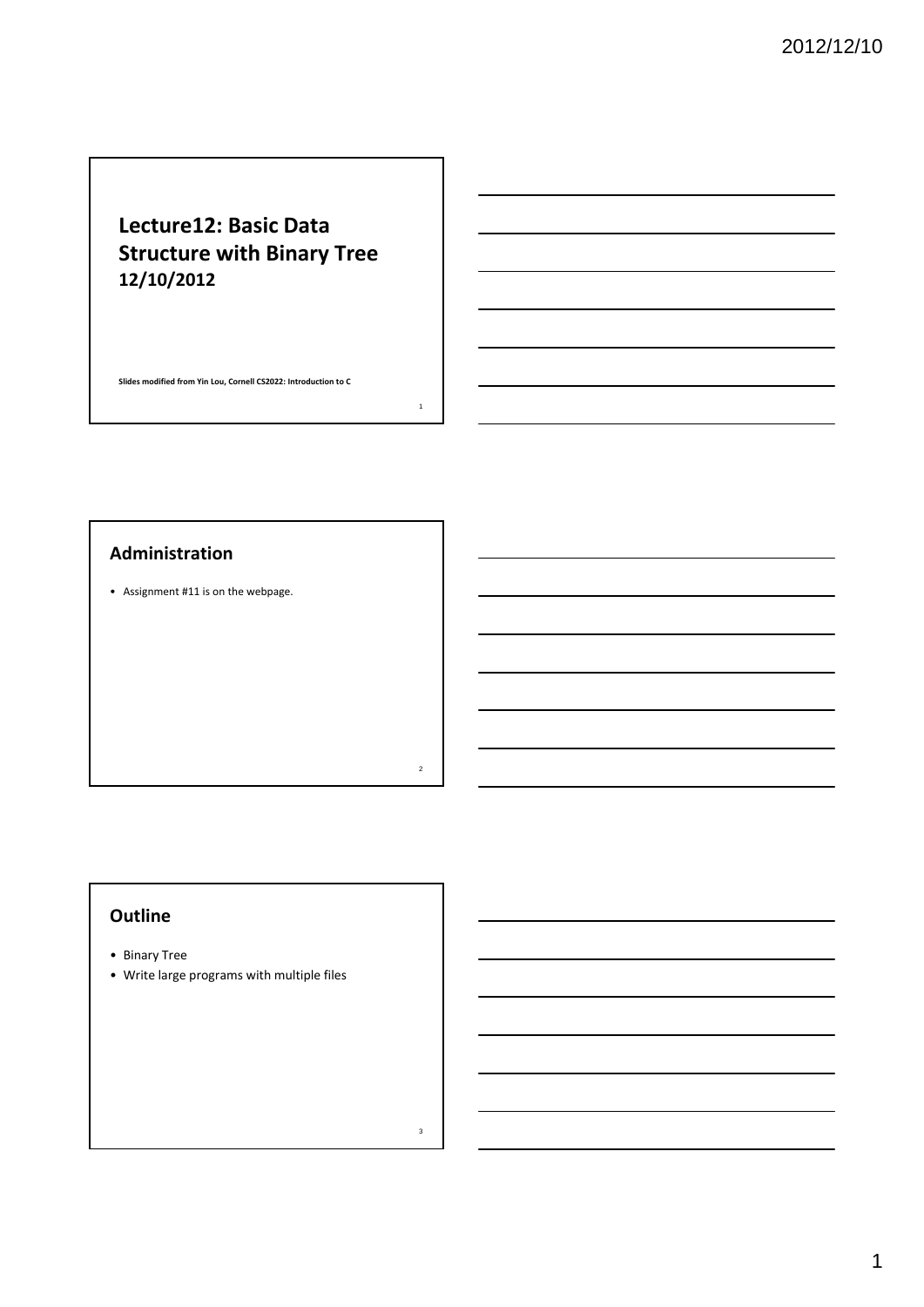# **A Binary Tree**

- A tree is a data structure that stores data, like linked list.
- Binary tree supports fast add‐delete‐search.
- Each node in the tree leads to two further nodes.



### **Binary Tree Data Structure**

- A tree node includes:
	- The data
	- Pointers to two children nodes (left and right)
	- 2 pointers == binary
- Left node pointer points to a node with data less than the current node
	- All nodes to the left contain data less
- Right node pointer points to a node with data greater than the current node
- All nodes to the right contain data greater
- A leaf node is a node with no children
- A root node is the top node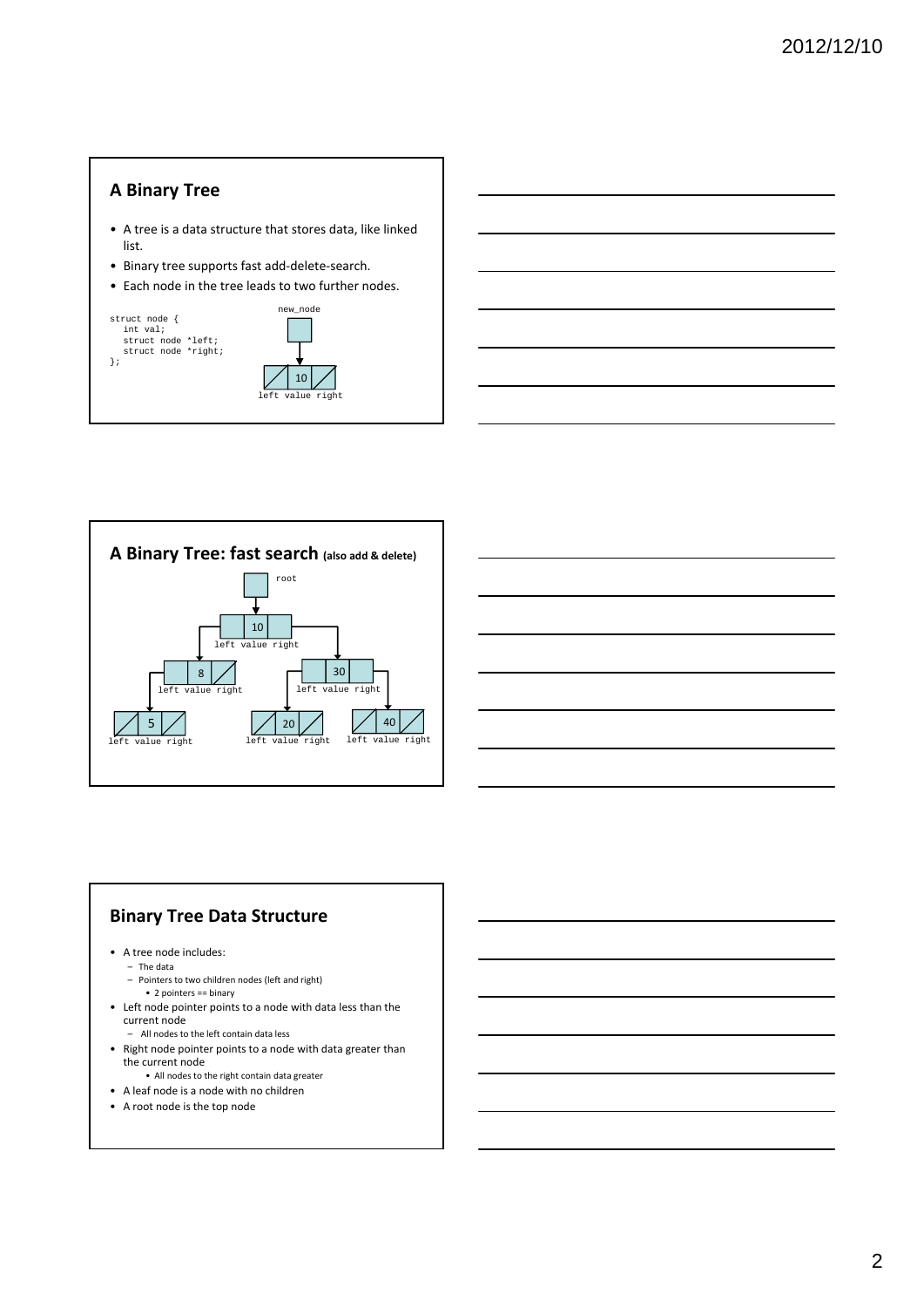









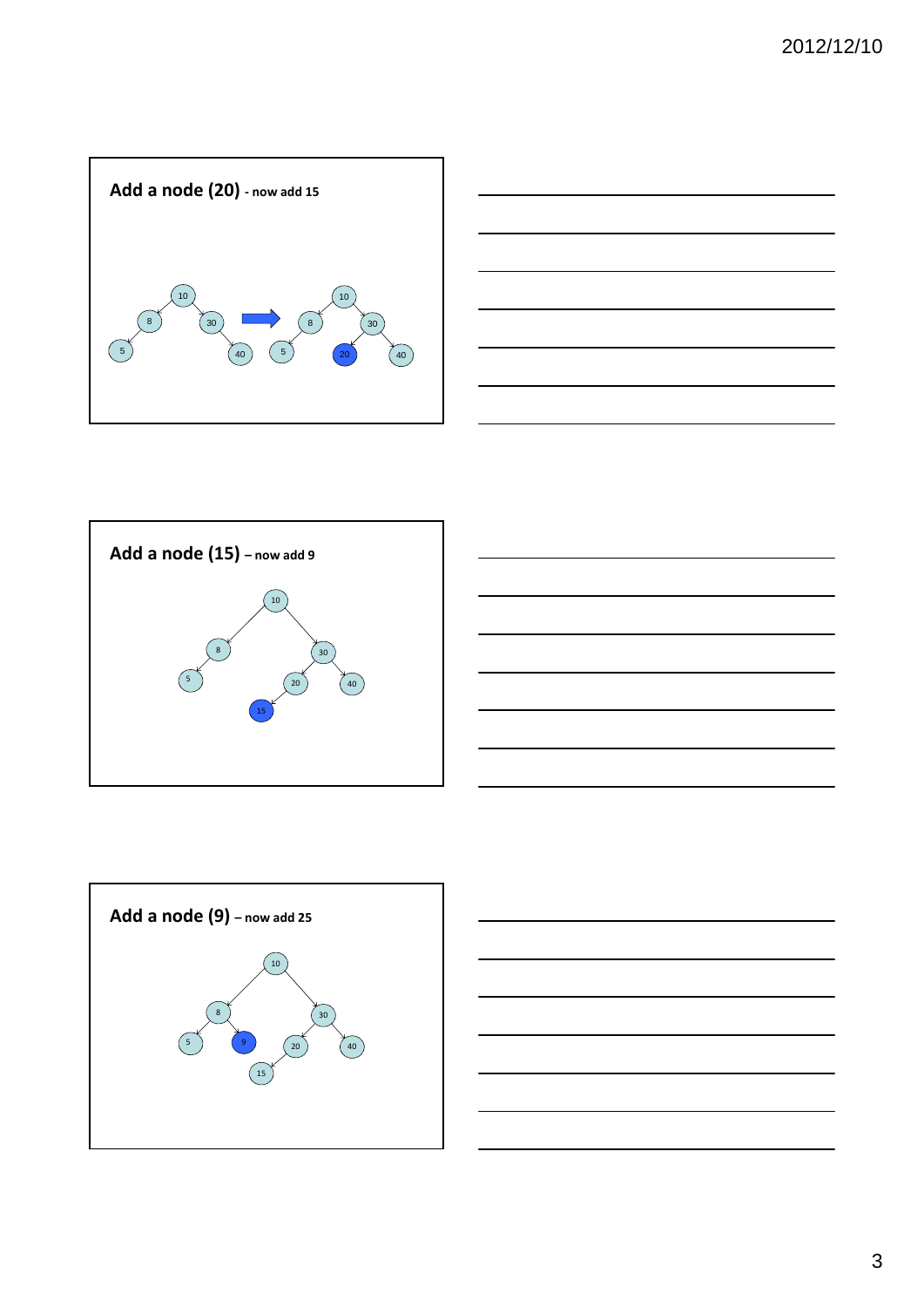



| <b>Binary Tree Implementation in C</b>                                         |      |    |
|--------------------------------------------------------------------------------|------|----|
| struct node {<br>int value;<br>struct node *left;<br>struct node *right;<br>}; |      |    |
| struct node *root = NULL;                                                      | root | 11 |



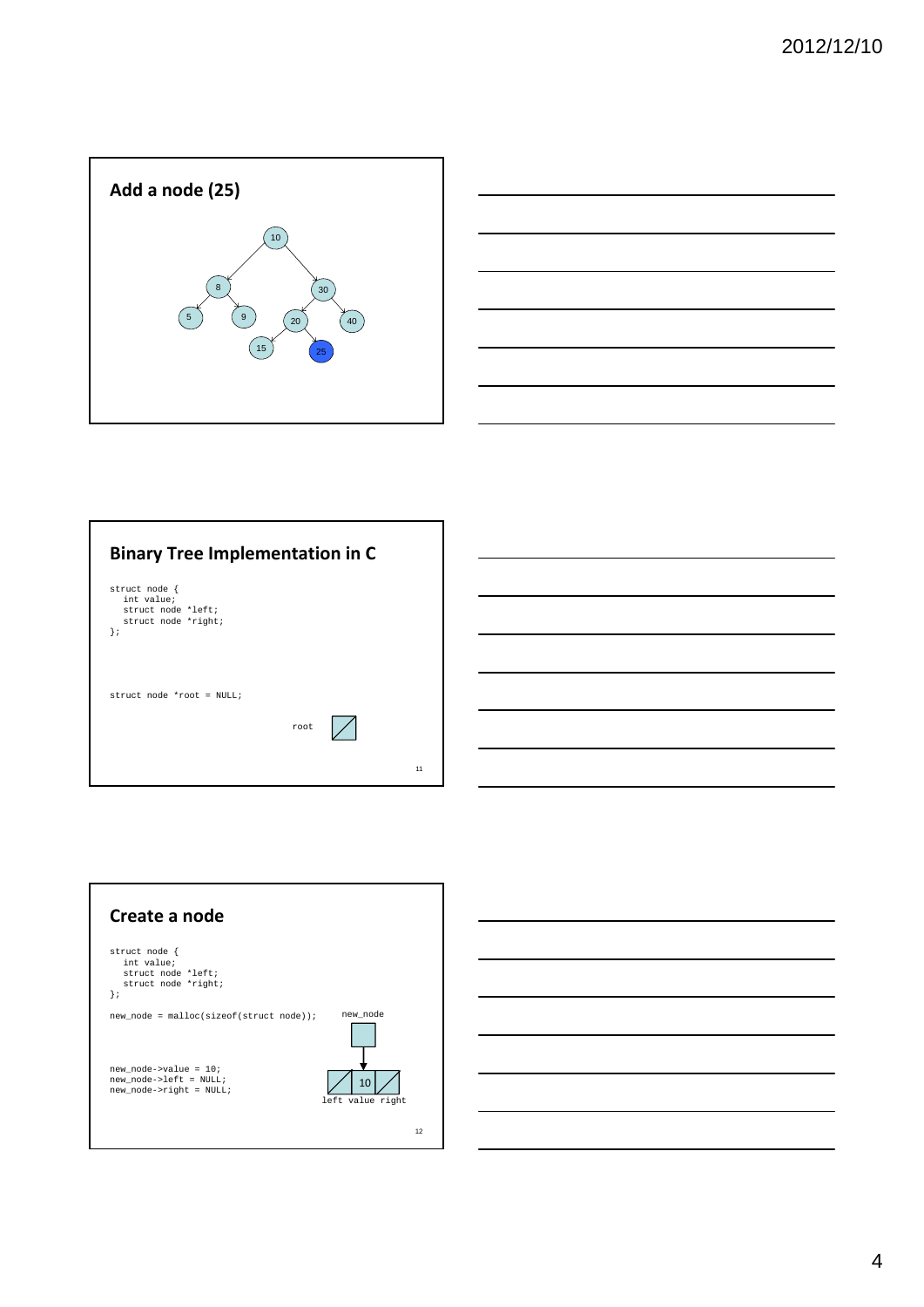









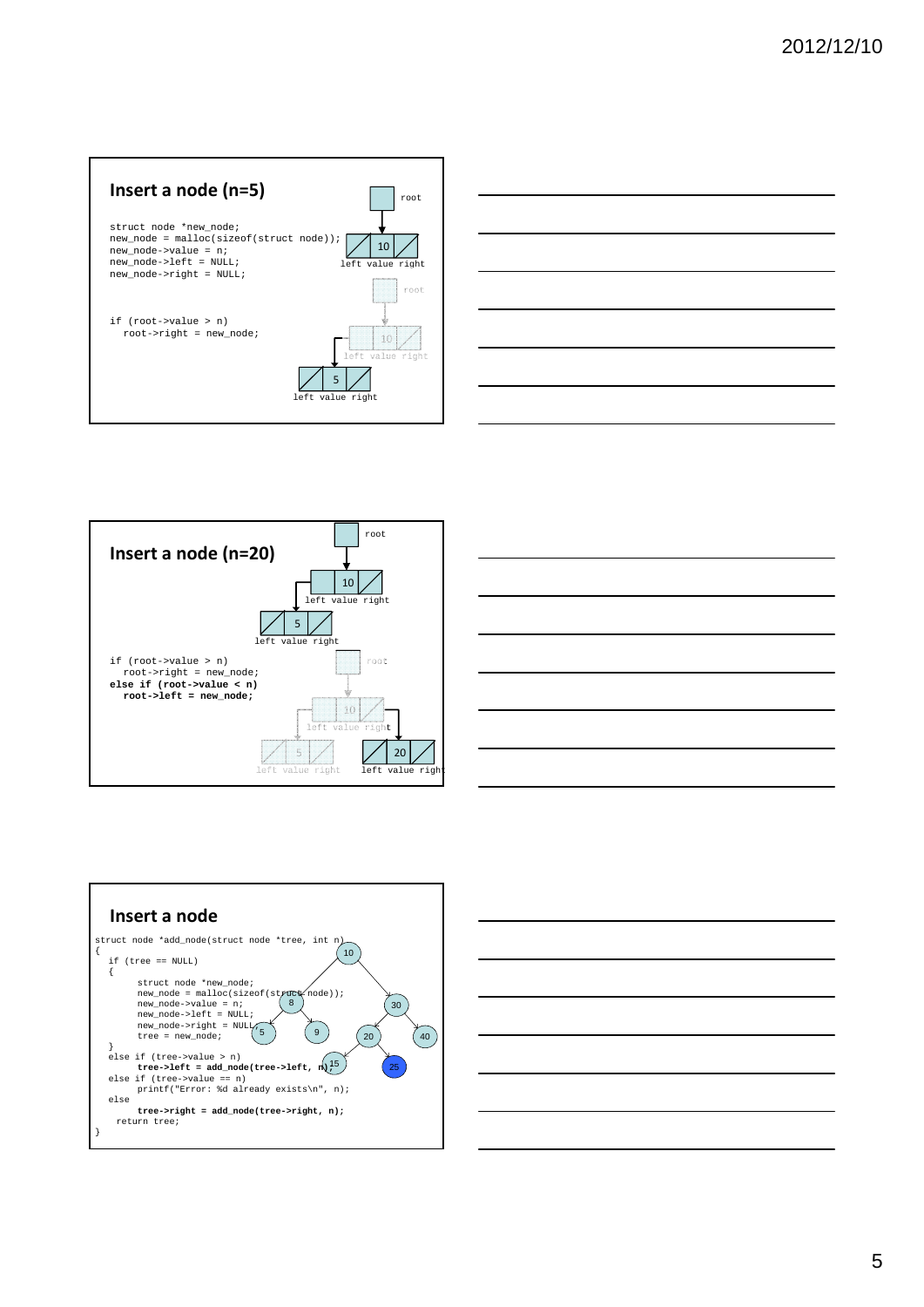# **Tree operations (like Linked List)**

Beside add\_node(), other possible list operations:

struct node \*search\_node(struct\_node \*tree, int n); void print\_tree(struct node \*tree); struct node\* delete\_node(struct node \*tree, int n); int sum\_tree(struct node \*tree); …

16

18



### **In‐Class Exercise 12.1**

Copy and paste the skeleton code from the exercise. Implement the print\_tree() function that prints values from small to large.

void print\_tree(struct node\* tree);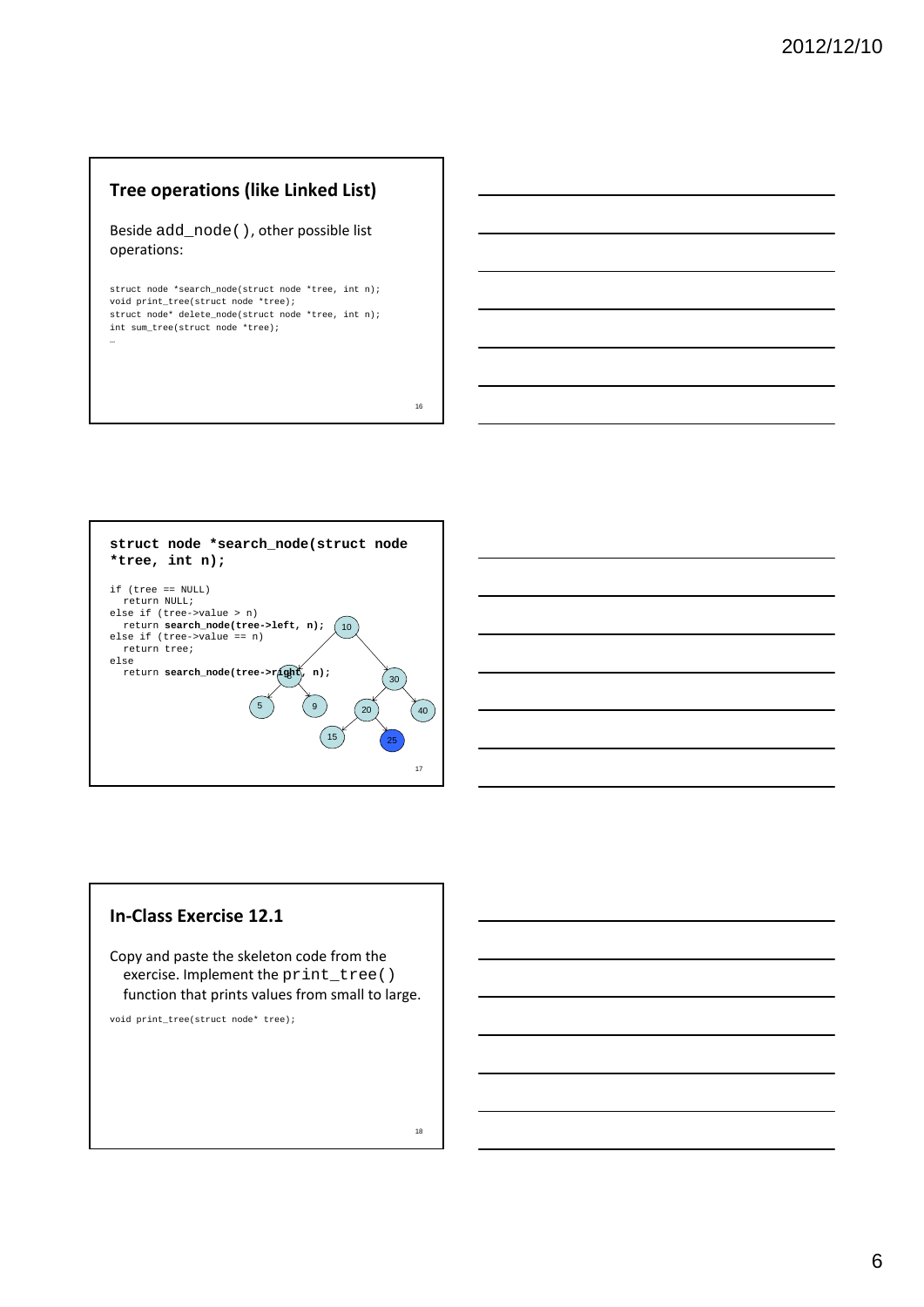## **In‐Class Exercise 12.2**

Now reorder two lines of code in your print\_tree() function to print values from large to small.

void print\_tree(struct node\* tree);







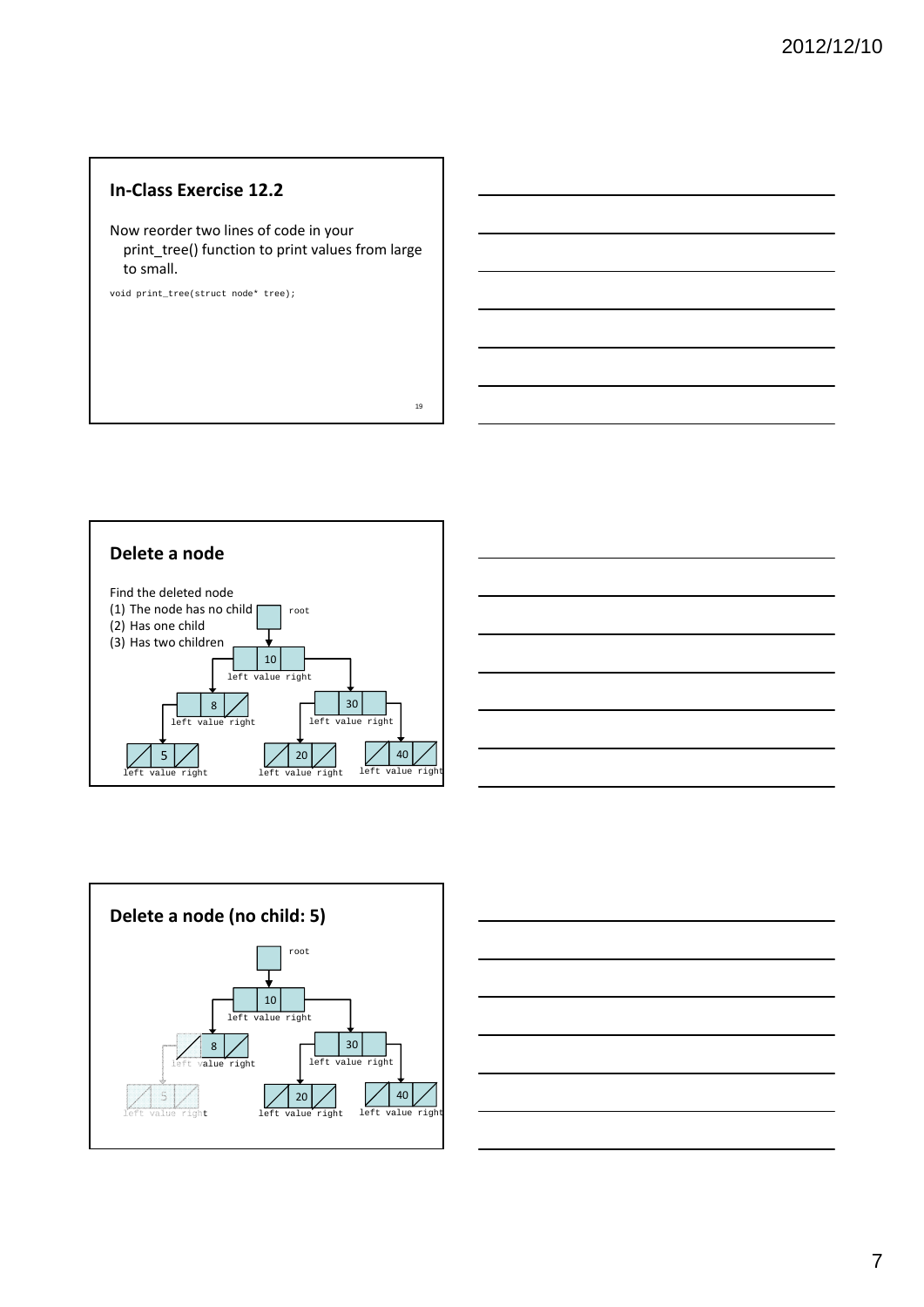









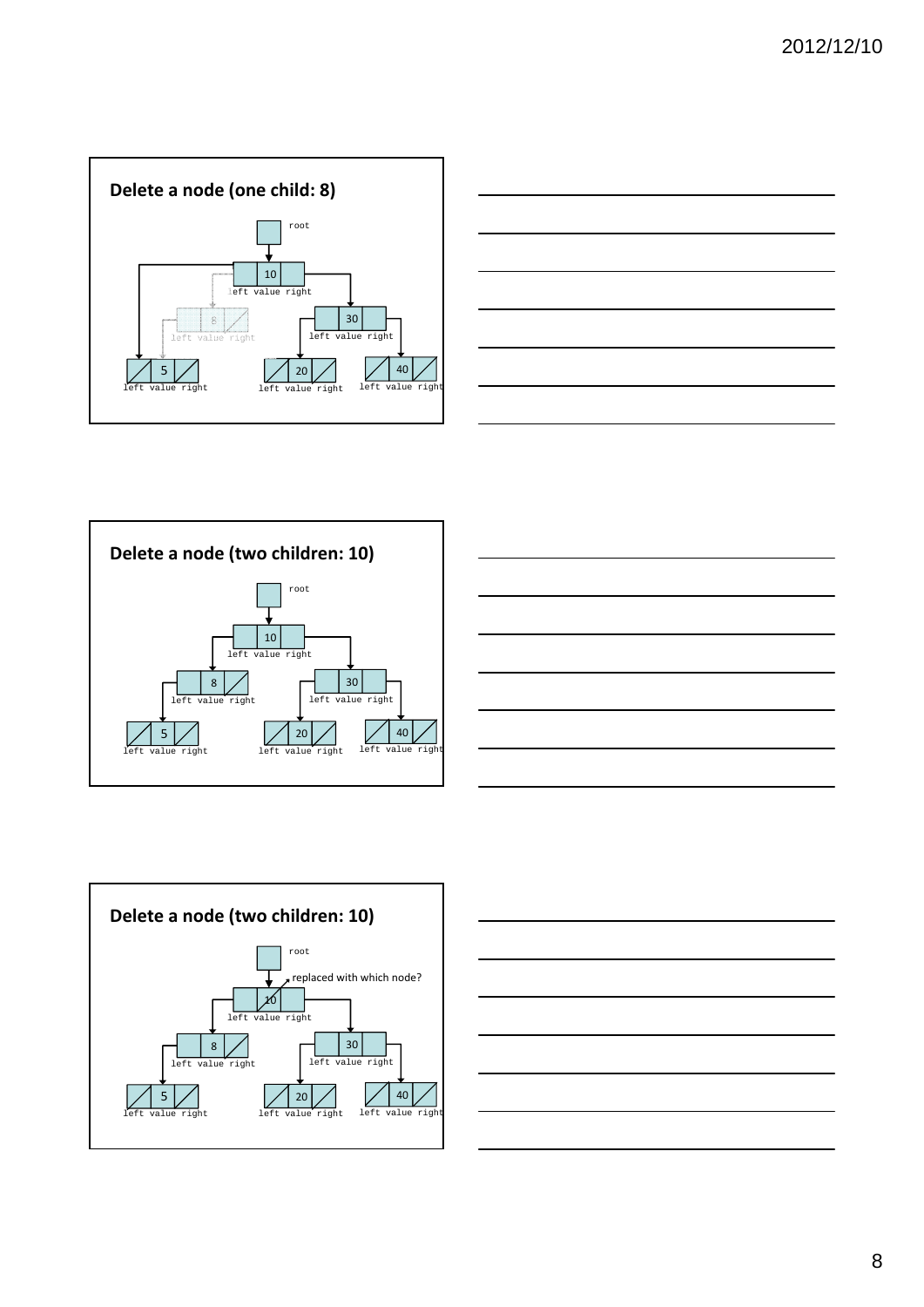

![](_page_8_Figure_2.jpeg)

# **struct node \*delete\_node(struct node \*tree, int n)**

```
/* Find the deleted node */
if (tree == NULL);
else if (tree->value > n)
tree->left = delete_node(tree->left, n);
else if (tree->value < n)
tree->right = delete_node(tree->right, n);
else if (tree->value == n)
{
      /* three cases:
* (1) the node has no child
* (2) the node has one child
        * (3) the node has two children
*/
```
#### **struct node \*delete\_node(struct node \*tree, int n) /\* three cases: \* (1) the node has no child \* (2) the node has one child \* (3) the node has two children \*/ struct node \*temp; if (tree->left == NULL) // one right child or none { temp = tree->right; free(tree); tree = temp; } else if (temp->right == NULL) // one left child or none { temp = tree->left; free(tree); tree = temp; }**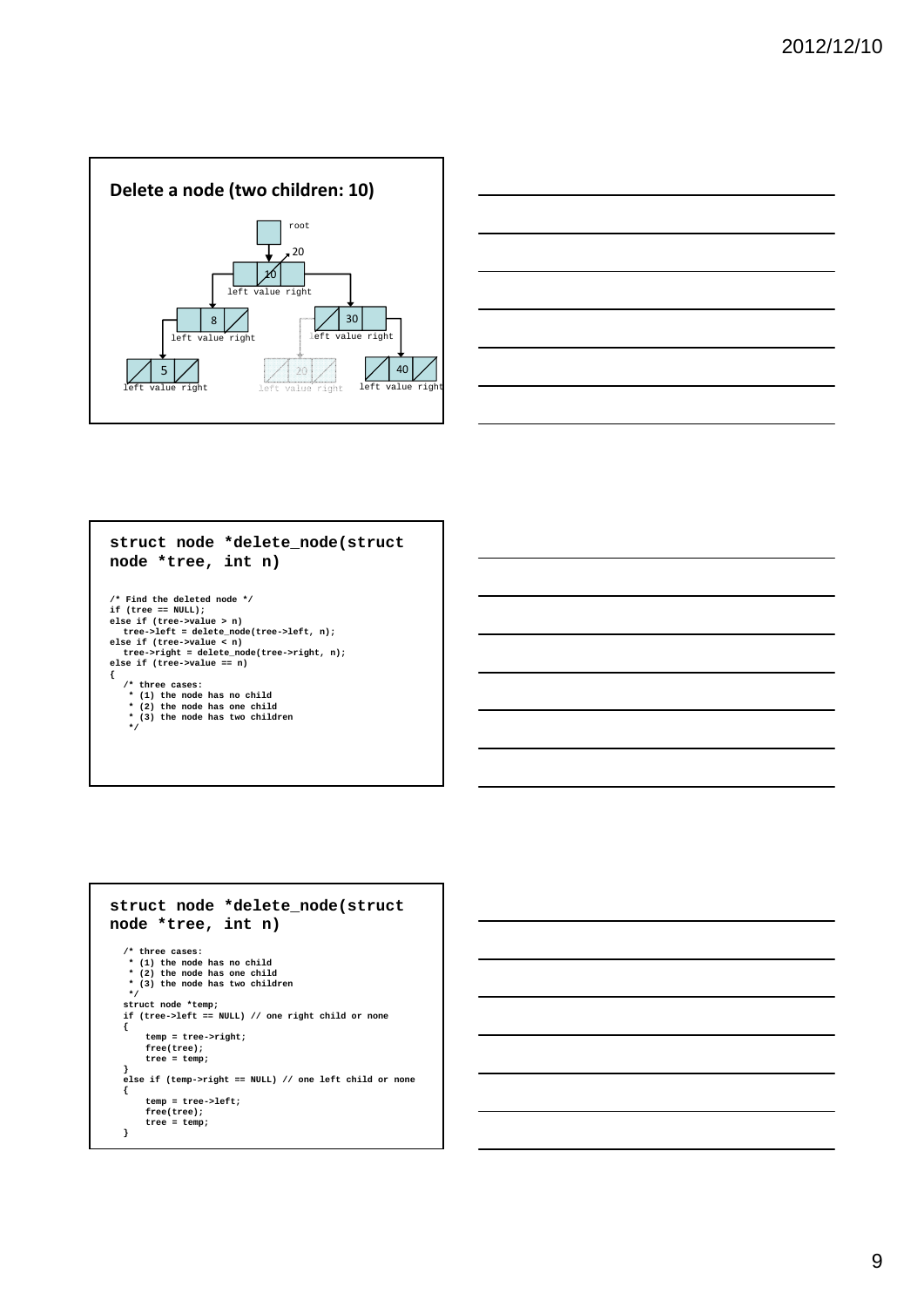### **struct node \*delete\_node(struct node \*tree, int n) /\* \* (3) the node has two children \*/ else // two children { /\* find the smallest\_node whose value > n \* replace this smallest\_node's value with tree's value \* delete this smallest\_node \*/ temp = tree->right;** while (temp->left != NULL)<br>tree->value = temp->left;<br>tree->value = temp->value;<br>tree->right = delete\_node(tree->right, tree->value); **} } return tree;**

### **In‐Class Exercise 12.3**

Implement the following function that returns the depth of a tree (the maximum number of nodes between the root and any leaf node in the tree). Note that this number also counts the root and the leaf node.

int get\_depth(struct node\* tree)

### Write a large multi‐file program

- Small C programs can be put in one file.
- Large C programs ought to be split into multiple files. One file implements one related group of functions.
- Two types of files
	- Header files "xxx.h"
	- Source files "xxx.c"

30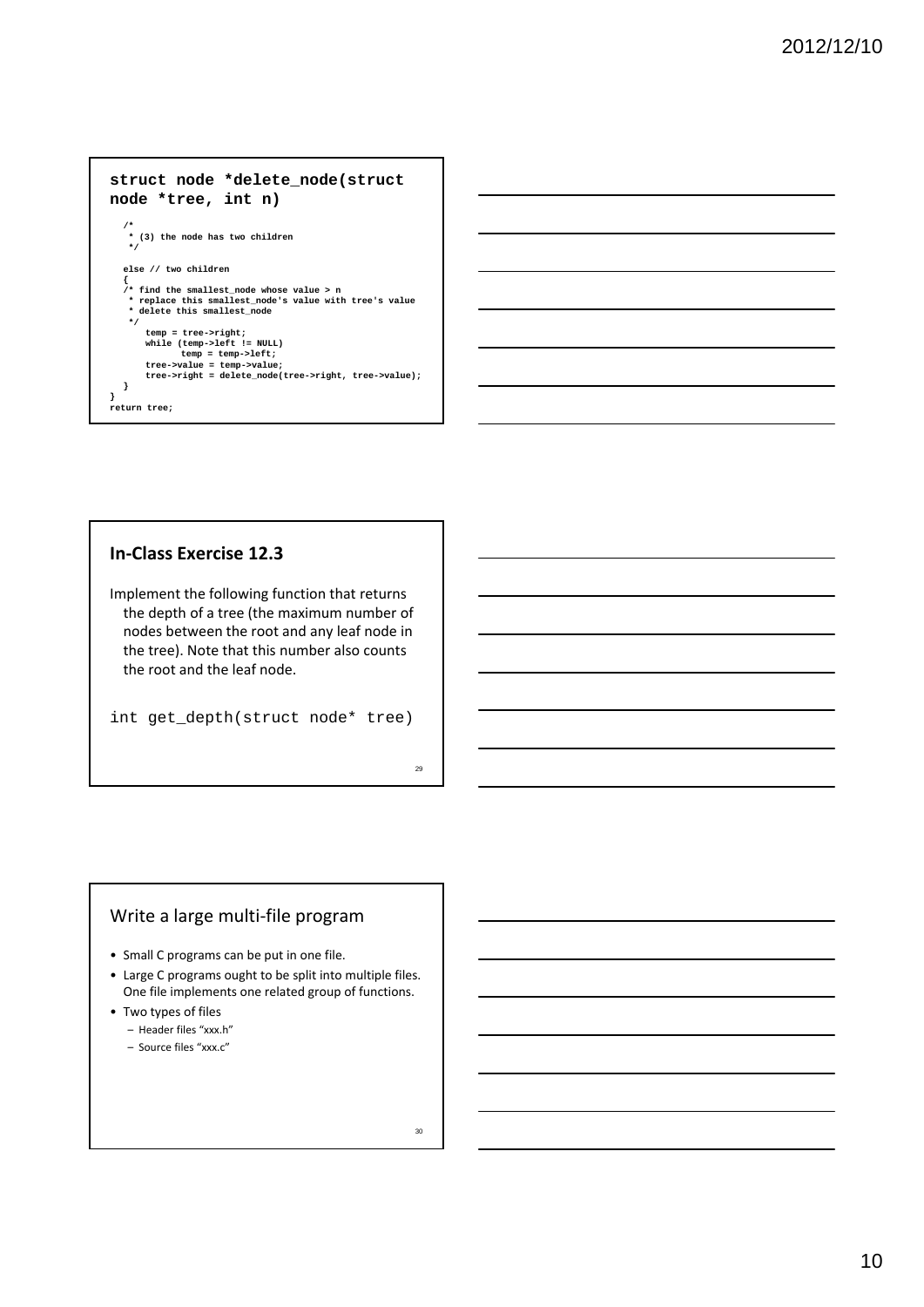### Header File

- Place common material to be **shared** in a header file. – Shared function declarations (not function definitions)
	- Shared struct, enumeration, union, etc.
	- Shared MACROs (#define …)
	- External variables
- Can be *included* as needed.

### **Example: "mymath.h"**

int fact(int n);<br>int power(int power, int exp);<br>extern int global\_var1;<br>extern int global\_var2;

![](_page_10_Figure_9.jpeg)

![](_page_10_Figure_10.jpeg)

### Example

### **main.c**

```
#include <stdio.h>
#include "mymath.h"
```
void main() {

```
\texttt{printf}("d\nu", \texttt{power(5, 3)});printf("d\nu", fact(5));}
```
33